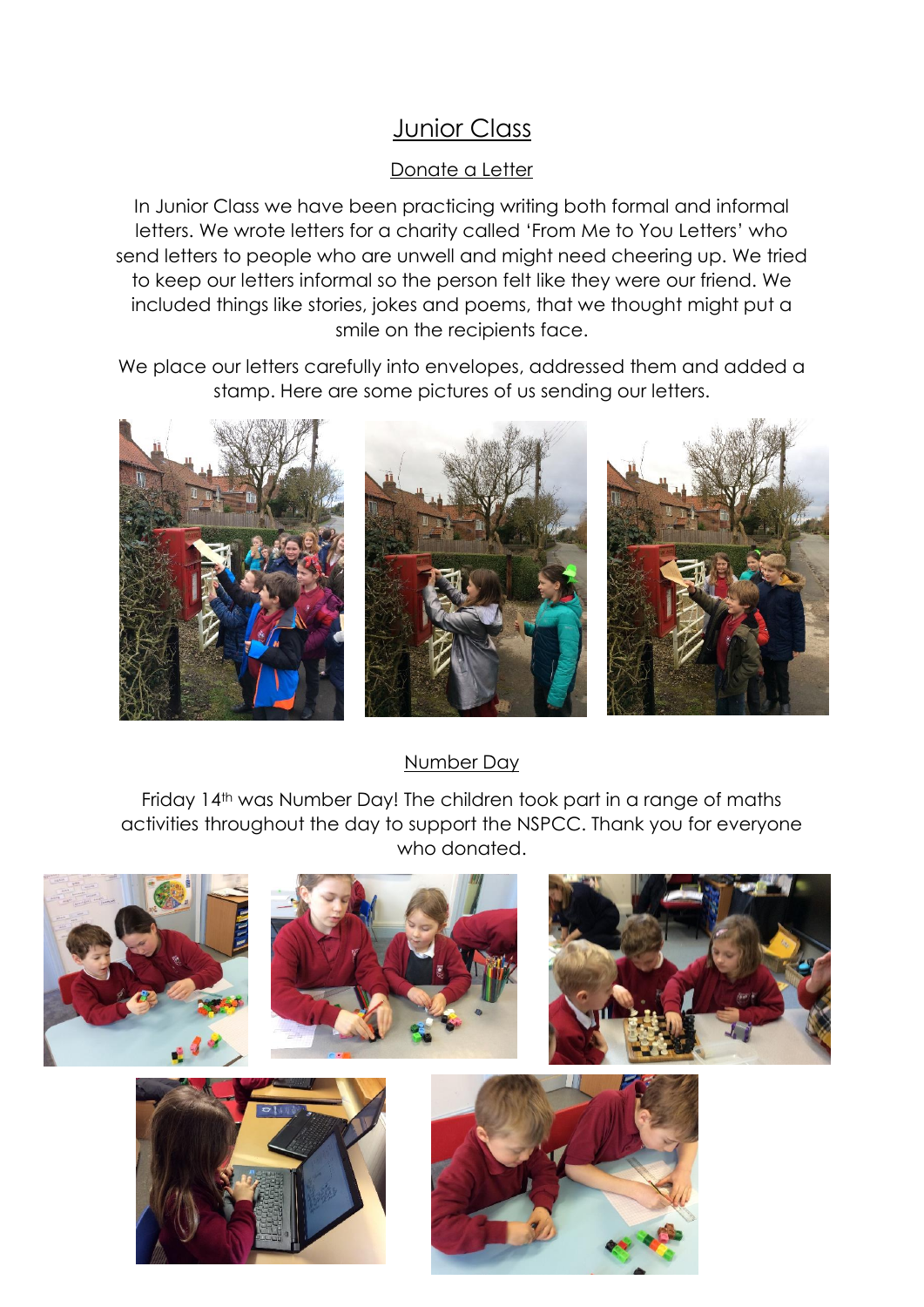#### Juniors and Infants

#### Faith Week

In celebration of our Faith Week the children from Warthill joined with Sand Hutton to learn more about different beliefs. Here's what some of the children thought of the event:

Grace – 'I really enjoyed learning a song from the Bah'I faith. I can remember all the words and have been singing it ever since!'

Arthur – 'I liked it when the Buddhist used the glitter and water to demonstrate anger and meditation'

Harry – ' I thought it was interesting when the humanist discussed things they thought were real and not real'

Bertie – 'I liked learning about the Torah of the Jewish faith; I liked seeing the hand that pointed to the scroll'

Purdy – 'My favourite part was when we got to feel the prayer mat; it was so soft!'

Hannah – 'I thought it as interesting that the Bah'I faith teaches people how help their community'



esponsibility

## World Book Day

We had some amazing potato book characters in school today, thank you to everyone who brought one in.

You Filled

Here are just a few…